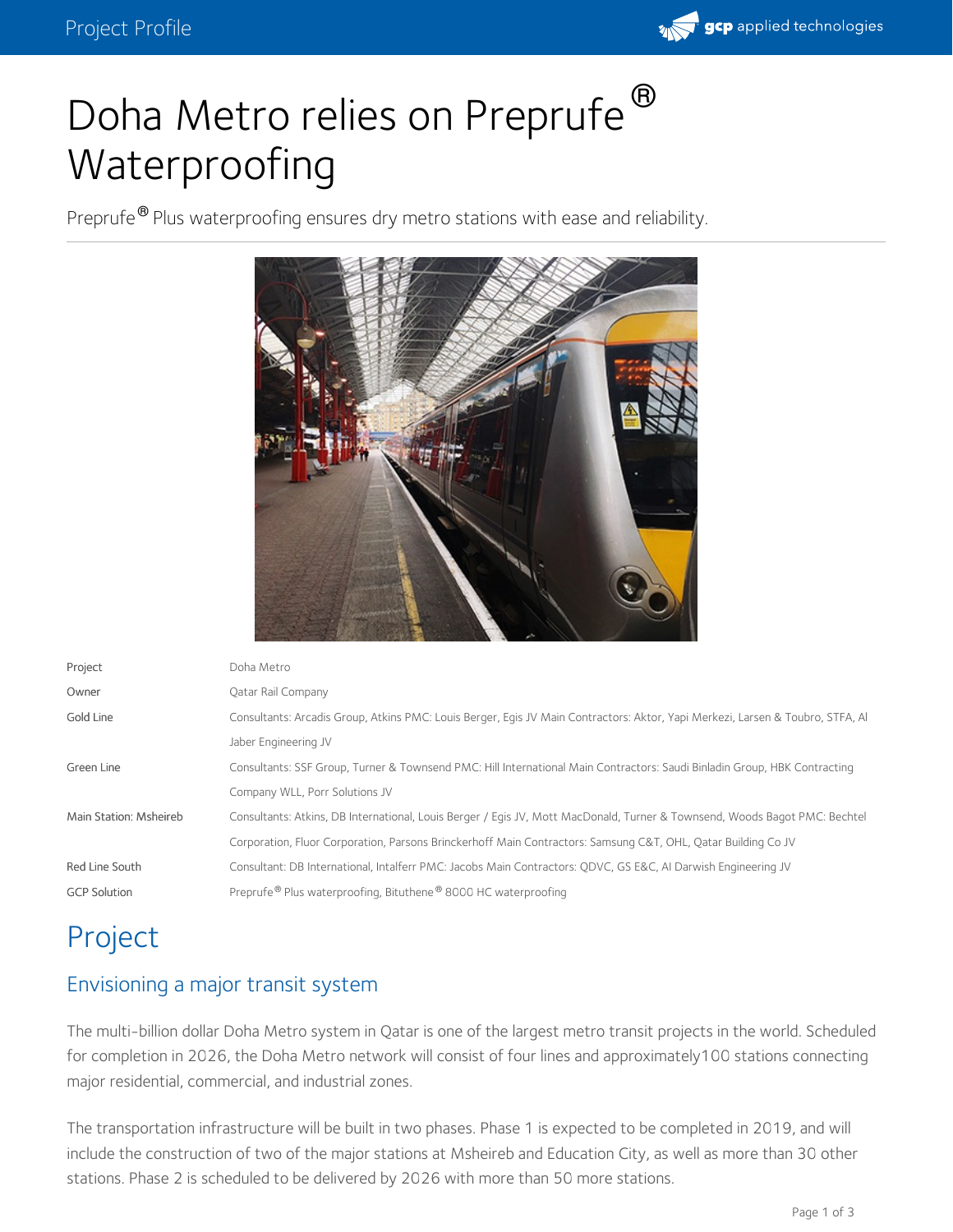

"We chose GCP Applied Technologies' products based on two main factors. First, reliability and knowing the products, and second, ease of use."

Constantinos Demetriades, Project Director,

Aktor

-

### Waterproofing in difficult conditions

Contractors for the Doha Metro system were taking no chances when it came to selecting a reliable and high quality waterproofing construction product. In Doha, any waterproofing membrane must succeed against demanding conditions including ground water, an average annual temperature of 32°C, and, critically, the presence of chlorides and sulphates, which attack the reinforcement and the concrete.

With some membranes, water can leak through potential defects in installation and track behind it, migrating to other parts of the structure. The transit project's construction specifications stated that the stations must remain completely dry throughout a 120-year design life.

"In Doha, any waterproofing membrane must succeed against demanding

conditions. "

#### Choosing a proven waterproofing solution

Four out of five winning transport business contractors chose Preprufe®Plus membrane based on its proven performance as well as the reputation of GCP Applied Technologies in the region. A fully bonded waterproofing membrane, this innovative system is installed before the concrete is poured and bonds to the structural concrete, preventing water tracking behind the waterproofing layer or problems caused by ground movements.

Because Preprufe®Plus membrane bonds to the concrete, the risk of water seepage was minimized. Preprufe®Plus also has double adhesive "ZipLaps™," which provide a more robust lap between adjacent sheets.GCP supplied more than 1 million square metres of membrane for four of the five underground contracts, including the major downtown intersection station at Msheireb.

Preprufe®Plus waterproofing was used mostly below the bases of the transit project's stations and for the walls in some locations, such as where they are cast onto diaphragm walls. Bituthene®8000 HC is also a part of the waterproofing system and is being used where the outside of the walls can be accessed after striking formwork.